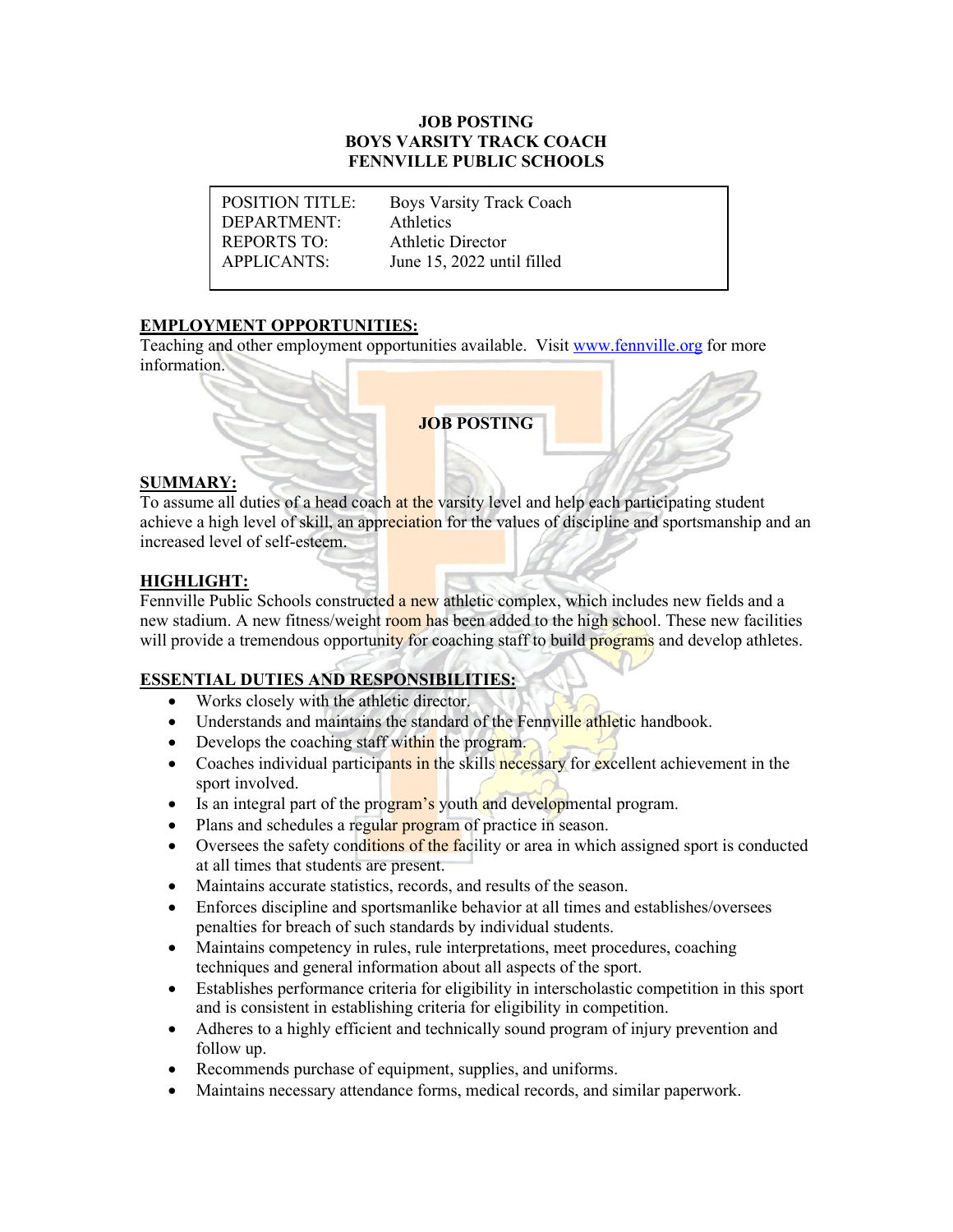- Accounts for all equipment.
- Develops a consistent and positive public communications procedure through the school and media to inform the parents and the general public about the athletic program.
- Conducts a parent meeting prior to the start of each season.
- Organizes a team banquet at the end of each season.
- Completes other duties as assigned by the Athletic Director, Principal, Superintendent or his/her designee.

# **SUPERVISORY RESPONSIBILITIES:**

Supervises student-athletes of their particular program.

#### **QUALIFICATION REQUIREMENTS:**

To perform this job successfully, an individual must be able to perform each essential duty satisfactorily. The requirements listed below are representative of the knowledge, skill and /or ability required. Reasonable accommodations may be made to enable individuals with disabilities to perform essential functions.

## **EDUCATION and /or EXPERIENCE:**

Valid teaching certificate and a degree program with a major or minor in physical education or equivalent hours and courses in coaching theory preferred. Experience in physical education, coaching, first aid, CPR and sports medicine.

## **LANGUAGE SKILLS:**

Ability to read and interpret documents such as safety rules, operating and maintenance instructions and procedure manuals. Ability to write routine reports and correspondence. Ability to speak effectively before groups of students or employees of the district.

## **MATHEMATICAL SKILLS:**

Ability to calculate figures and amounts such as discounts, commissions, proportions, percentages, area, circumference, and volume.

#### **REASONING ABILITY:**

Ability to apply common sense and understanding to carry out furnished in written, oral or diagram form. Ability to deal with problems involving several concrete variables in standardized situations.

#### **OTHER SKILLS and ABILITIES:**

Exhibit qualities of leadership and organizational ability and reflect a spirit of cooperation in working with staff and school administration. Ability to apply knowledge of current research and theory in a specific field. Ability to establish and maintain effective working relationships with student, staff, and community. Ability to communicate clearly and concisely both in oral and written form. Ability to perform duties with awareness of all district requirements and Board of Education policies. Ability to operate a personal computer and related software.

#### **PHYSICAL DEMANDS***:*

The physical demands described here are representative of those that must be met by an employee to successfully perform the essential functions of this job. Reasonable accommodations may be made to enable individuals with disabilities to perform the essential functions.